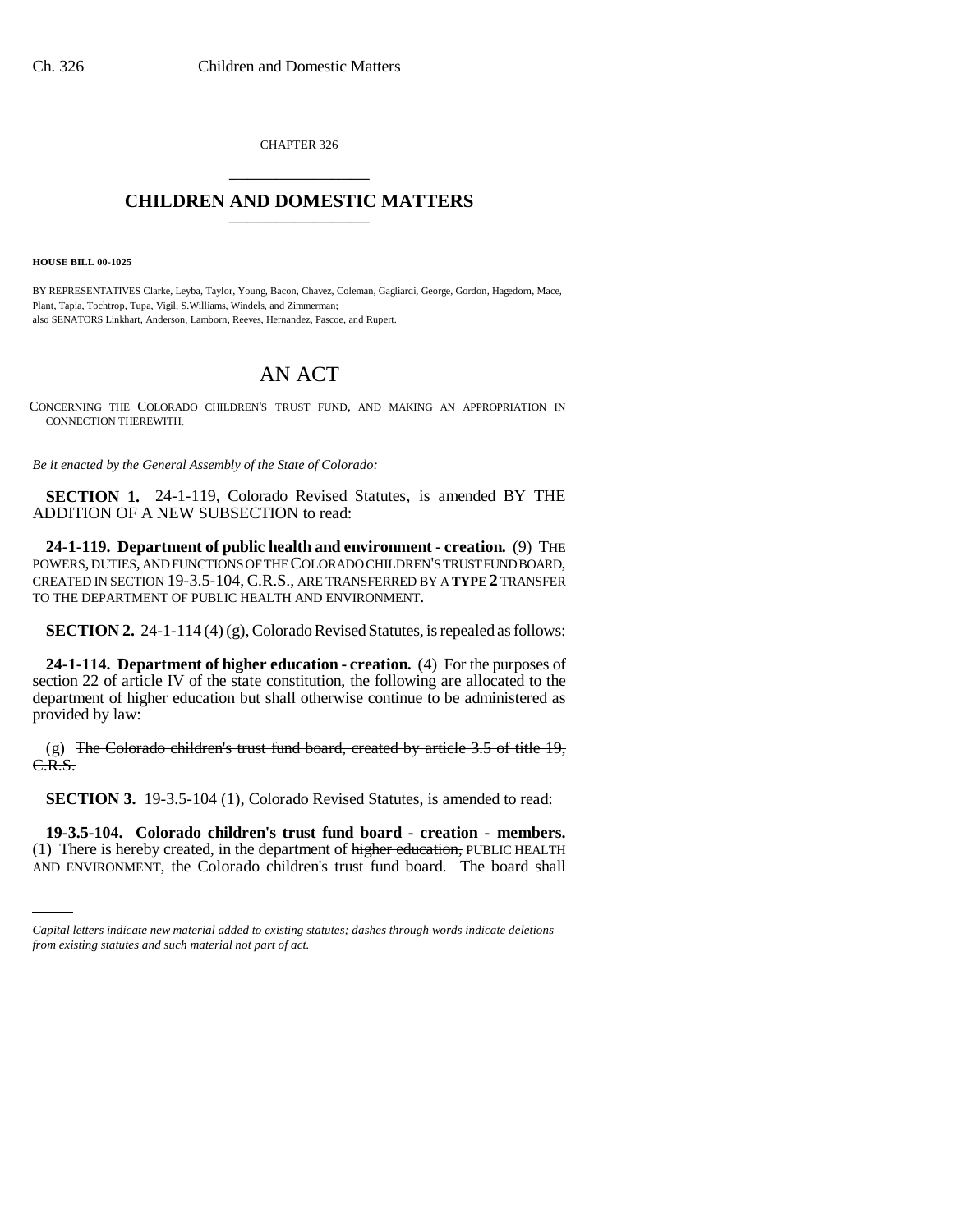exercise its powers and duties as if the same were transferred by a **type 2** transfer. The board may contract with the department of social work of Colorado state university for administrative and technical support for the board in carrying out its duties and functions.

**SECTION 4. Repeal.** 19-3.5-105 (1) (j), Colorado Revised Statutes, is repealed as follows:

**19-3.5-105. Powers and duties of the board.** (1) The board shall have the following powers and duties:

(j) To establish a classification system for potential recipients based upon need, and the board shall award grants to those classified most needy.

**SECTION 5.** 19-3.5-106 (1) (a), Colorado Revised Statutes, is amended to read:

**19-3.5-106. Colorado children's trust fund - creation - source of funds.** (1) There is hereby created in the state treasury the Colorado children's trust fund, which shall be administered by the board and which shall consist of:

(a) All moneys which shall be transferred thereto in accordance with section  $14-2-106$  (1) (a), 13-32-101 (1) (a), C.R.S.; and

**SECTION 6.** 19-3.5-107 (2), Colorado Revised Statutes, is amended to read:

**19-3.5-107. Disbursement of grants from the trust fund.** (2) The board shall have discretion in determining the amount of money to be awarded under each grant; except that:

(a) Until the total amount of assets in the trust fund exceeds five million dollars, not more than one-half SEVENTY-FIVE PERCENT of the moneys credited to the trust fund each year pursuant to section  $14-2-106(1)(a)$ , 13-32-101 (1) (a), C.R.S., plus any interest credited thereon to the trust fund during the previous year shall be available for disbursement or expenditure by the board; however, any other moneys deposited or maintained in the fund may be disbursed by the board pursuant to the provisions of this article in accordance with an appropriation from the fund made by the general assembly;

(b) After such time that the state treasurer certifies that the assets in the trust fund exceed five million dollars, no further moneys shall be collected for the trust fund pursuant to section  $\frac{14-2-106(1)(a)}{13-32-101(1)(a)}$ , C.R.S.; however, nothing in this paragraph (b) shall be construed to prohibit the continued collection of moneys for the trust fund pursuant to section 19-3.5-105 (1) (e);

(c) After such time that the state treasurer certifies that the assets in the trust fund exceed five million dollars, only the interest credited to the trust fund, together with any moneys collected for such fund pursuant to section 19-3.5-105 (1) (e), shall be available for disbursement or expenditure by the board.

**SECTION 7.** Article 3.5 of title 19, Colorado Revised Statutes, is amended BY THE ADDITION OF A NEW SECTION to read: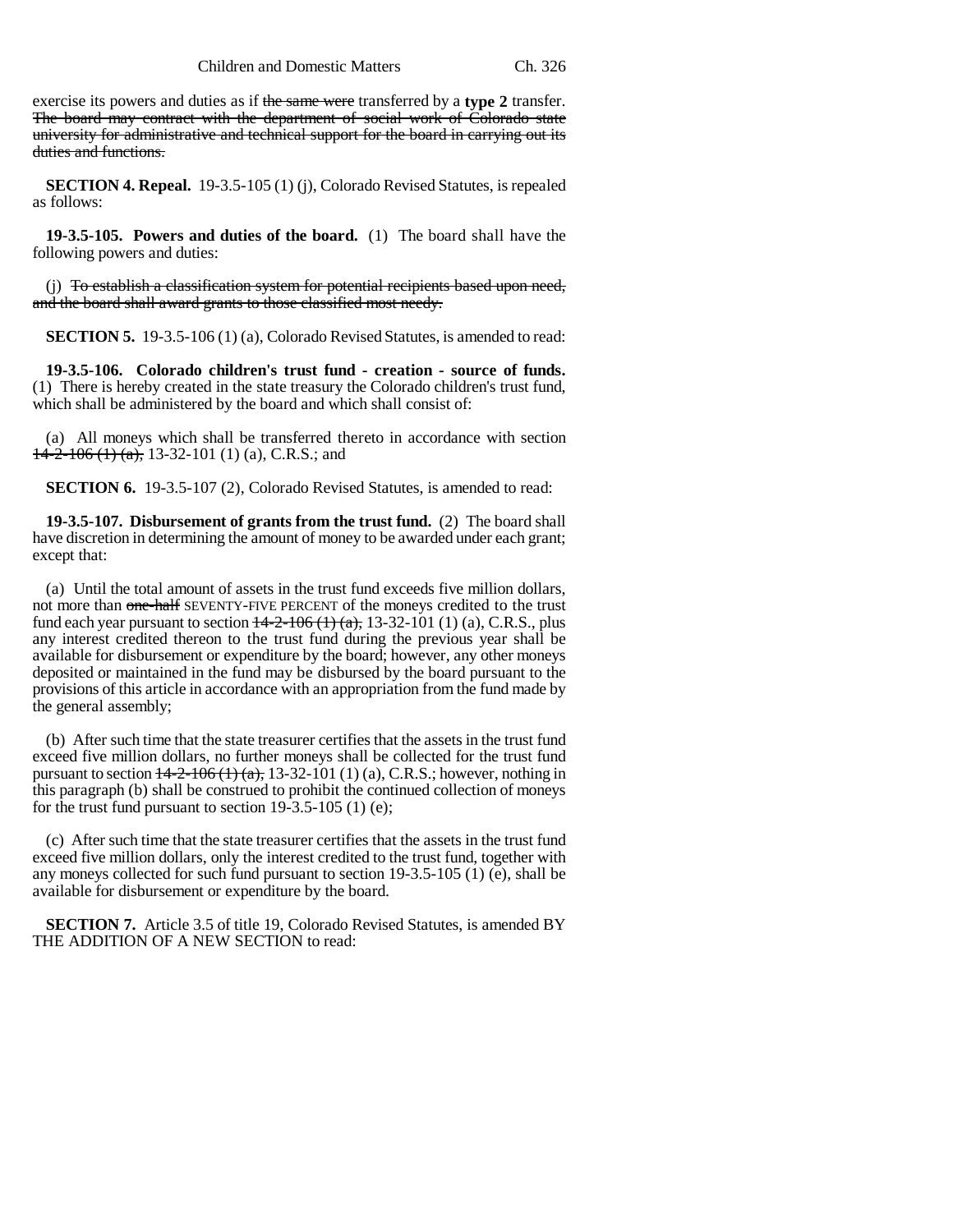## Ch. 326 Children and Domestic Matters

**19-3.5-109. Report - repeal of article.** (1) THE DEPARTMENT OF PUBLIC HEALTH AND ENVIRONMENT SHALL CONTRACT FOR AN INDEPENDENT EVALUATION OF THE TRUST FUND INCLUDING ADMINISTRATIVE COSTS OF OPERATING THE TRUST FUND AND THE COST- EFFECTIVENESS AND THE IMPACT OF THE GRANTS ON REDUCING AND PREVENTING CHILD ABUSE. A REPORT OF SUCH EVALUATION SHALL BE PROVIDED TO THE HOUSE AND SENATE HEALTH, ENVIRONMENT, WELFARE, AND INSTITUTIONS COMMITTEES BY NOVEMBER 1, 2001.

(2) THIS ARTICLE IS REPEALED, EFFECTIVE JULY 1, 2002.

**SECTION 8.** The introductory portion to 14-2-106 (1) (a) and 14-2-106 (1) (c), Colorado Revised Statutes, are amended to read:

**14-2-106. License to marry.** (1) (a) When a marriage application has been completed and signed by both parties to a prospective marriage and at least one party has appeared before the county clerk and recorder and has paid the marriage license fee of seven dollars, plus an additional fee of ten dollars, except as provided in  $\frac{1}{2}$  paragraph (c) of this subsection (1), such additional fee to be credited to the Colorado children's trust fund pursuant to section 19-3.5-106, C.R.S., and an additional amount established pursuant to section 25-2-121, C.R.S., such amount to be credited to the vital statistics records cash fund pursuant to section 25-2-121, C.R.S., the county clerk shall issue a license to marry and a marriage certificate form upon being furnished:

(c) The additional ten-dollar fee authorized in paragraph  $(a)$  of this subsection  $(1)$ to be credited to the Colorado children's trust fund shall not be assessed after the balance in such fund exceeds five million dollars.

**SECTION 9.** 13-32-101 (1) (a), Colorado Revised Statutes, is amended to read:

**13-32-101. Docket fees in civil actions - support registry fund created repeal.** (1) At the time of first appearance in all civil actions and special proceedings in all courts of record, except in the supreme court and the court of appeals, and except in the probate proceedings in the district court or probate court of the city and county of Denver, and except as provided in subsection (2) of this section and in sections 13-32-103 and 13-32-104, there shall be paid in advance the total docket fees, as follows:

(a) By the petitioner in a proceeding for dissolution of marriage, legal separation, or declaration of invalidity of marriage and by the petitioner in an action for a declaratory judgment concerning the status of marriage, a fee of ninety dollars; FIFTEEN DOLLARS OF SUCH FEE SHALL BE TRANSMITTED TO THE STATE TREASURER FOR DEPOSIT IN THE COLORADO CHILDREN'S TRUST FUND, CREATED IN SECTION 19-3.5-106, C.R.S.;

**SECTION 10. Transfer of appropriation - appropriation.** (1) Any appropriation made in the annual general appropriation act for the fiscal year beginning July 1, 2000, to the department of higher education, Colorado commission on higher education, special purpose, Colorado children's trust fund, and any corresponding FTE, are hereby transferred to the department of public health and environment, for the implementation of this act.